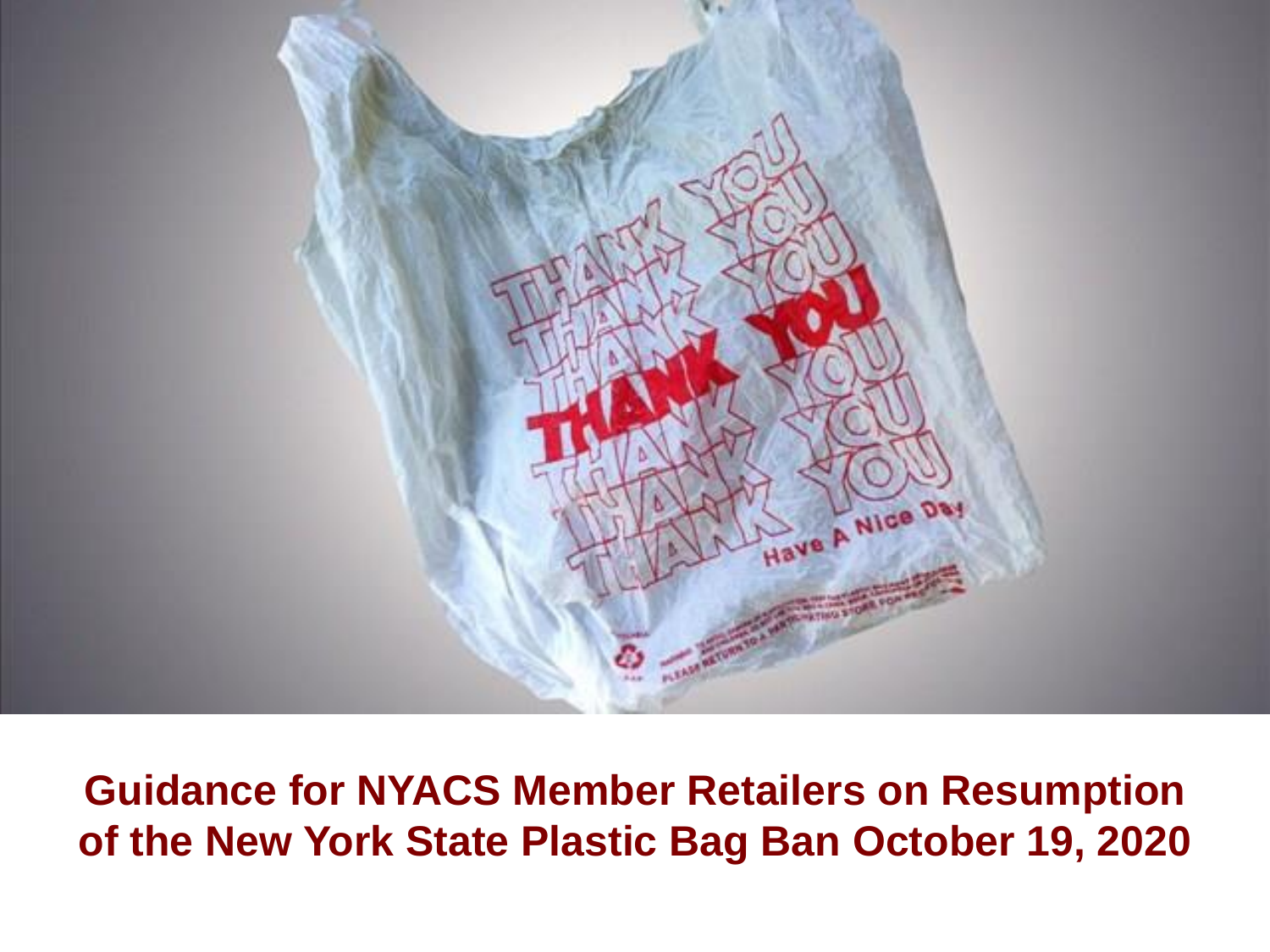|  |  | <b>OCTOBER 2020</b> |  |  |
|--|--|---------------------|--|--|
|  |  |                     |  |  |

| <b>Sunday</b> | <b>Monday</b> | <b>Tuesday</b> | Wednesday | <b>Thursday</b> | Friday      | <b>Saturday</b> |
|---------------|---------------|----------------|-----------|-----------------|-------------|-----------------|
|               |               |                |           | 1               | $\mathbf 2$ | 3               |
| 4             | 5             | 6              | 7         | 8               | 9           | 10              |
| 11            | 12            | 13             | 14        | 15              | 16          | 17              |
| 18            | 19            | 20             | 21        | 22              | 23          | 24              |
| 25            | 26            | 27             | 28        | 29              | 30          | 31              |

**On October 19, 2020, the Department of Environmental Conservation will resume enforcing New York State's law banning single-use plastic bags.**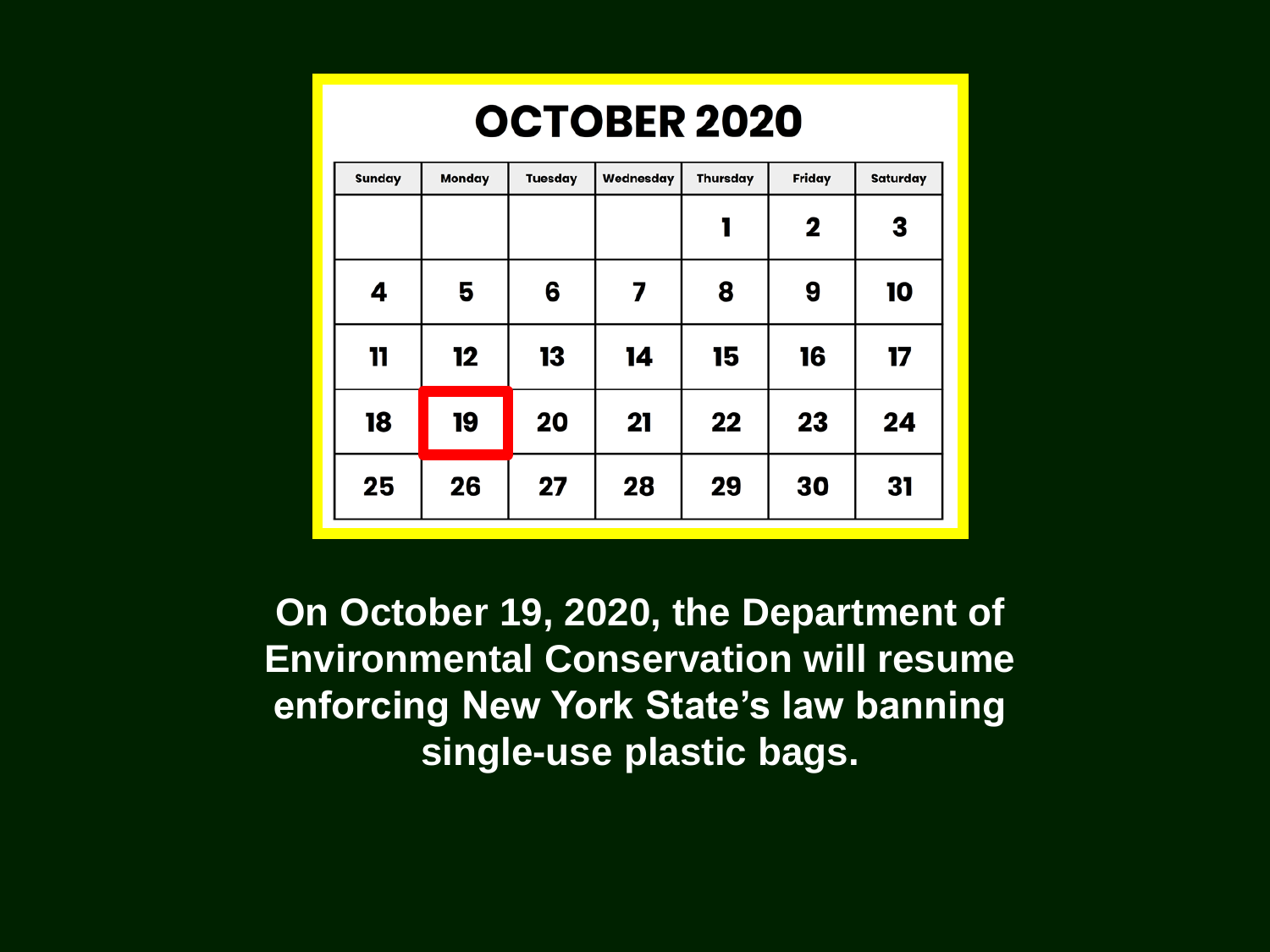

The law was supposed to take effect on March 1, but was delayed by a lawsuit brought by a plastic bag manufacturer and several NYC bodega owners.

On August 20, the court upheld the law's constitutionality.

DEC chose October 19 as the date to resume enforcing the law.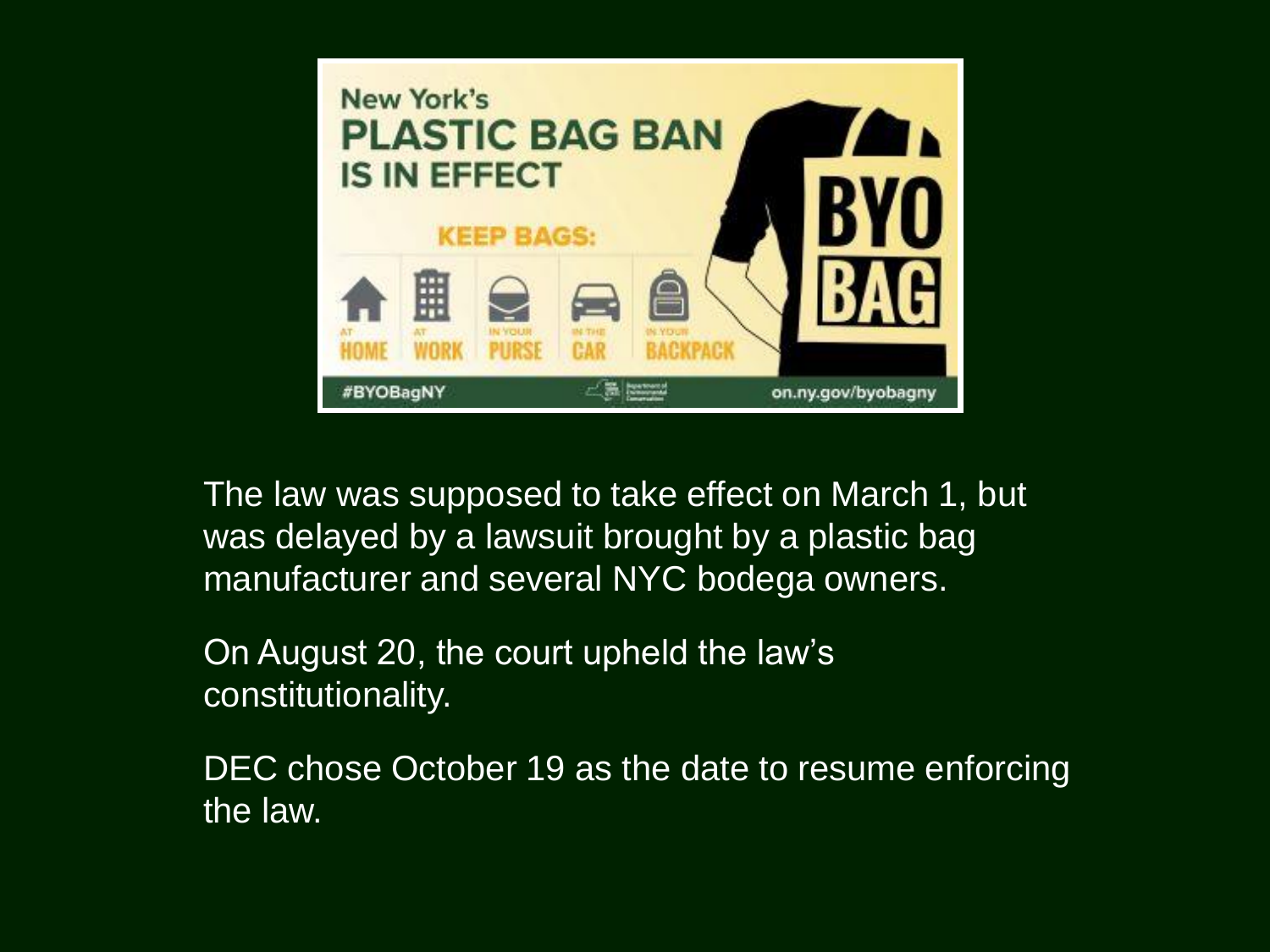

**As of October 19, you may no longer distribute plastic carryout bags to customers**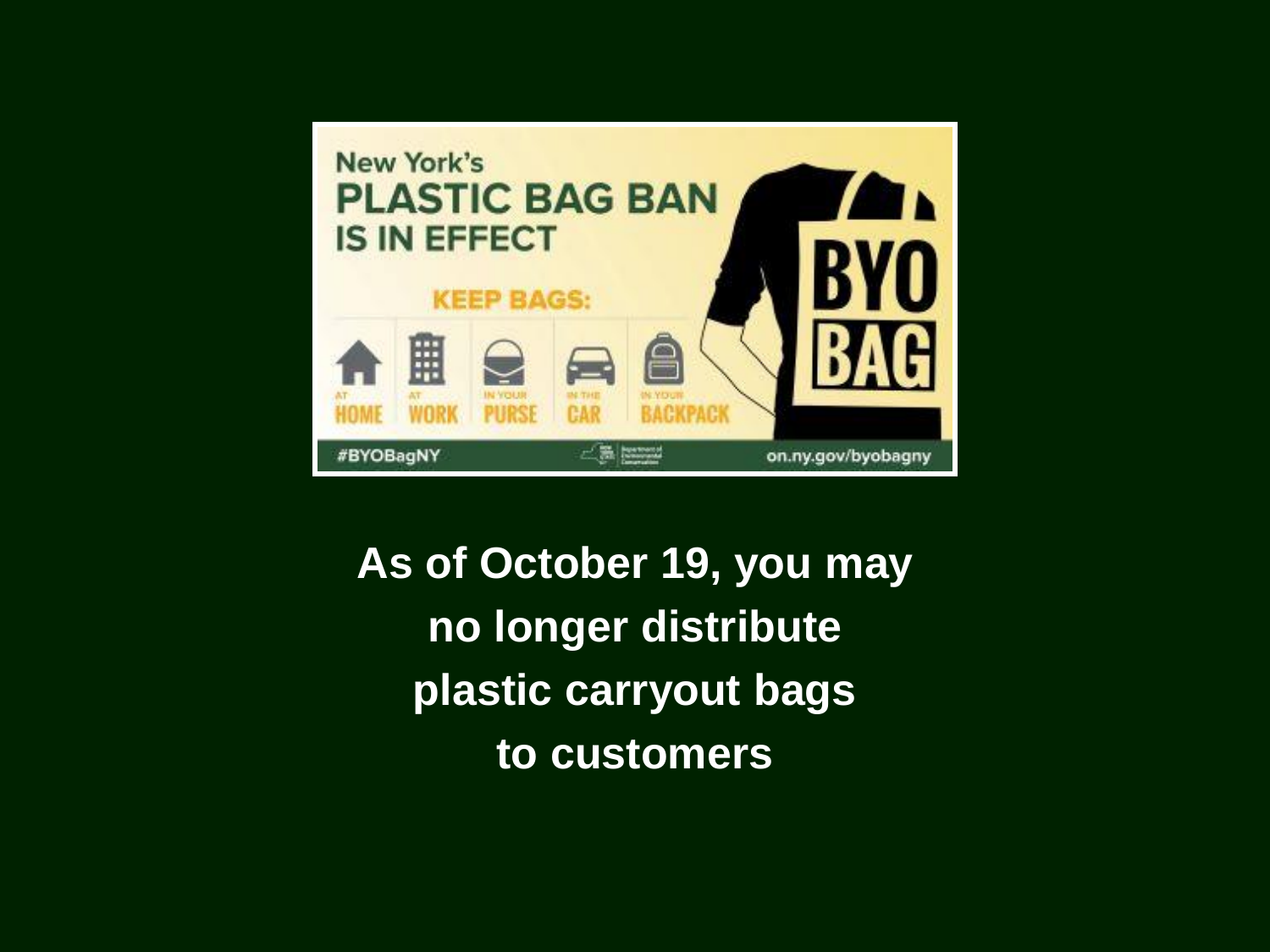#### **Prepared Food Exemption**

Both the law and the DEC regulations originally said food establishments licensed by the Health Department (restaurants) would be exempt from the plastic bag ban, while those licensed by the Department of Ag & Markets (convenience stores) would not.

After revisiting this policy at NYACS' request, DEC conceded that convenience stores with food service WILL be allowed to continue giving plastic bags to customers for takeout food.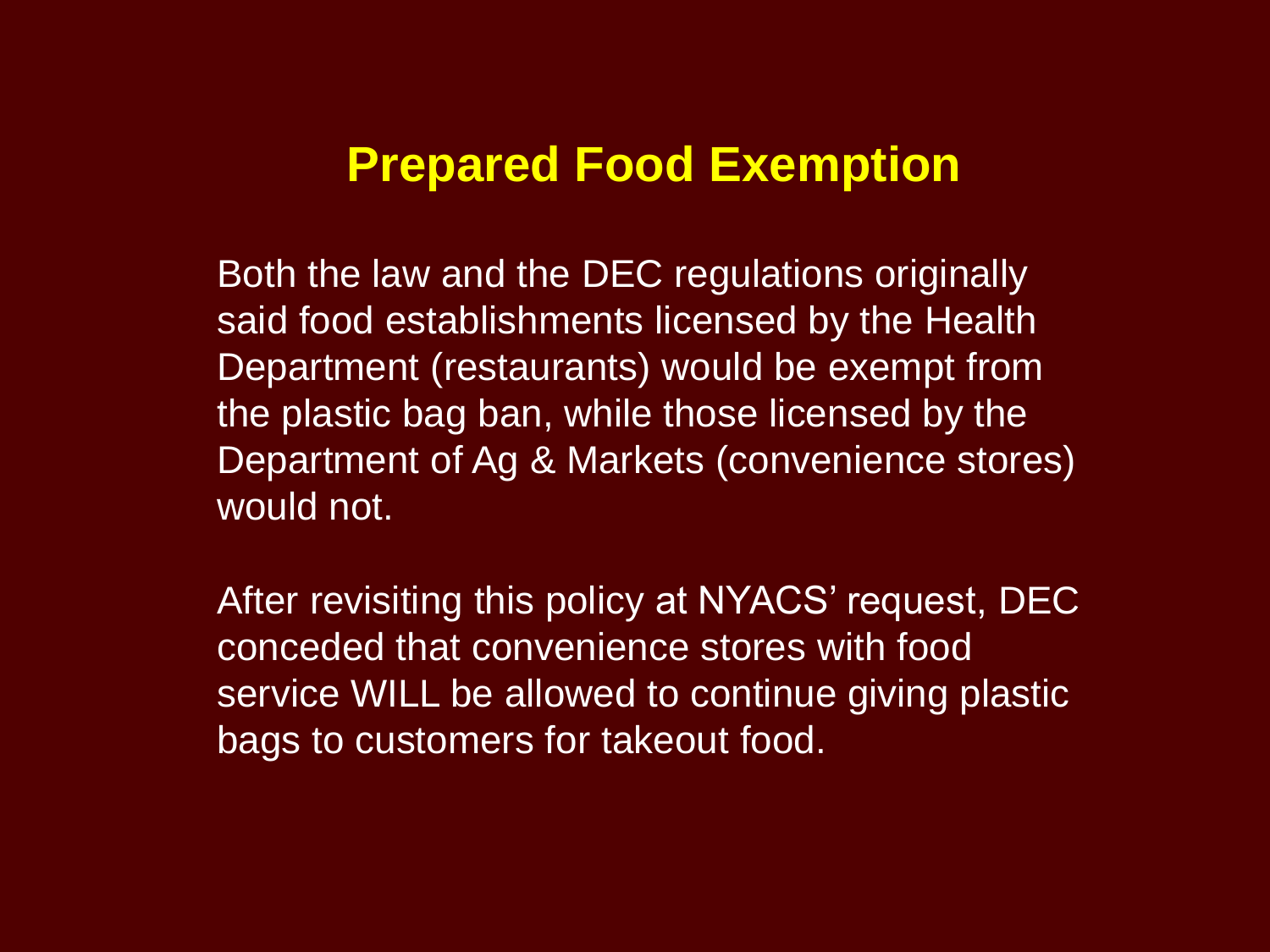## **Prepared Food Exemption**

Thankfully, DEC staff saw the wisdom of treating all food establishments the same – permitting plastic bags that are "used solely to contain food sliced or prepared to order."

However, keep in mind that the entire C-store is not exempt from the plastic bag ban just because it sells prepared-to-order food.

And you are not allowed to place a sandwich, a soda, and potato chips in a plastic bag at the checkout counter.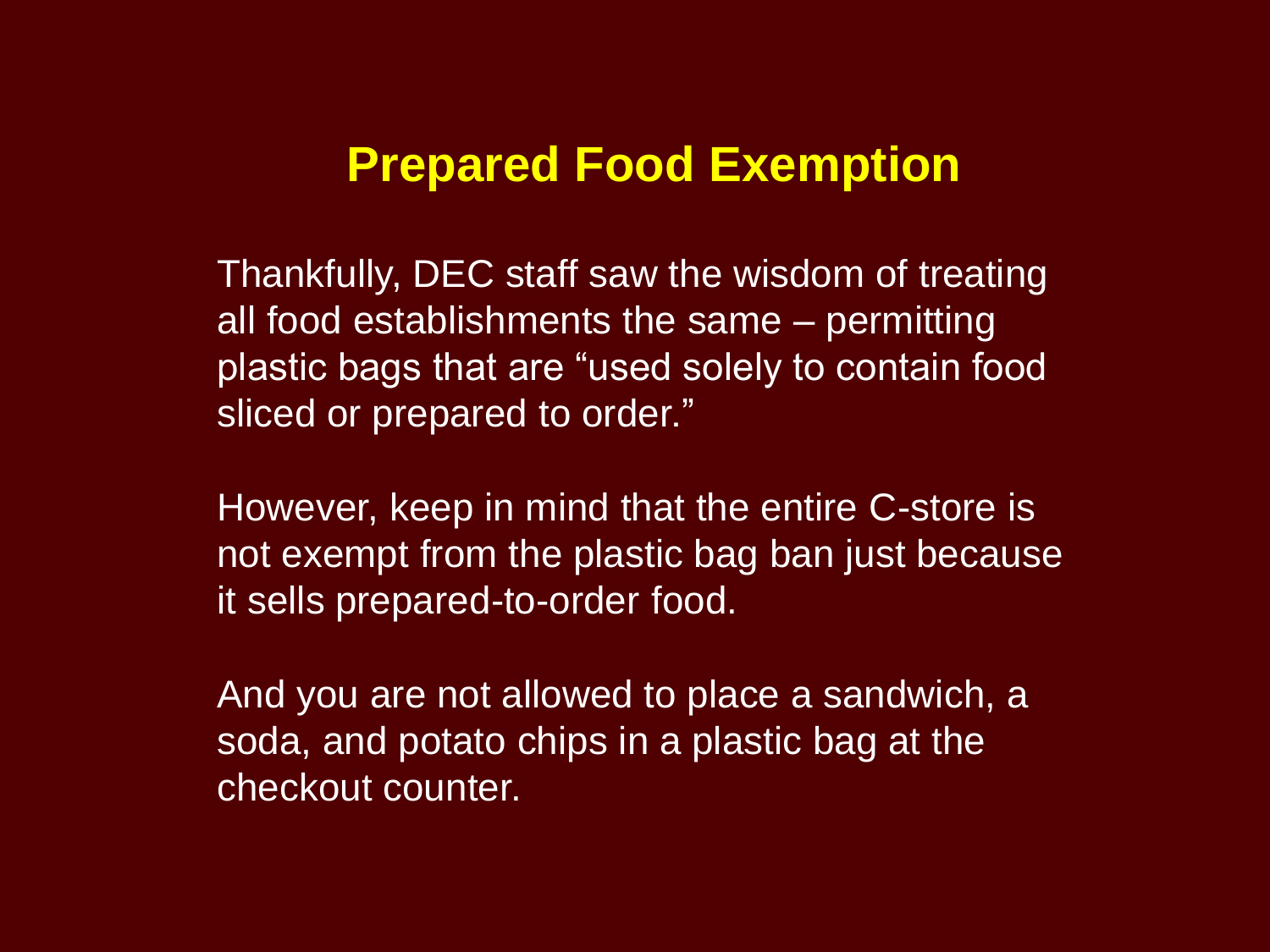## **These Plastic Bags Are Still Allowed**

 "Bags used solely to contain or wrap uncooked meat, seafood, poultry, other unwrapped or non-prepackaged food, flower, plant, or other item for the purpose of separating it from other items to avoid contamination, prevent damage from moisture, or for sanitary, public health, or environmental protection purposes."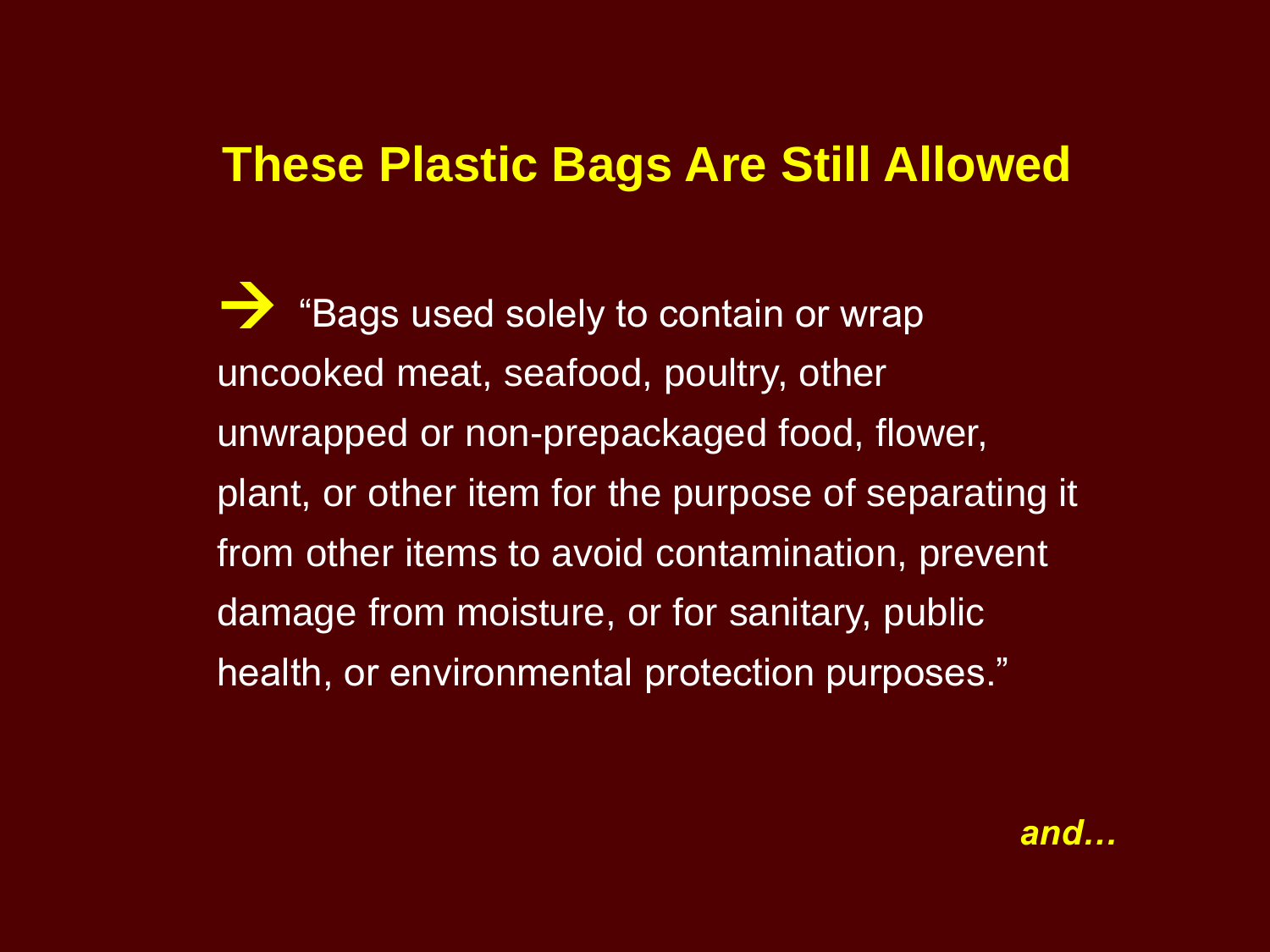#### **These Plastic Bags Are Still Allowed**

 Bags used by a customer solely to package bulk items such as produce, grains, candy, nuts and bolts, and live bait

Newspaper delivery sleeves



 "Bags sold in bulk quantities to a consumer at the point of sale that were specifically prepackaged in a manner to allow for bulk sale (for example, in individual pre-sealed boxes)"

*and…*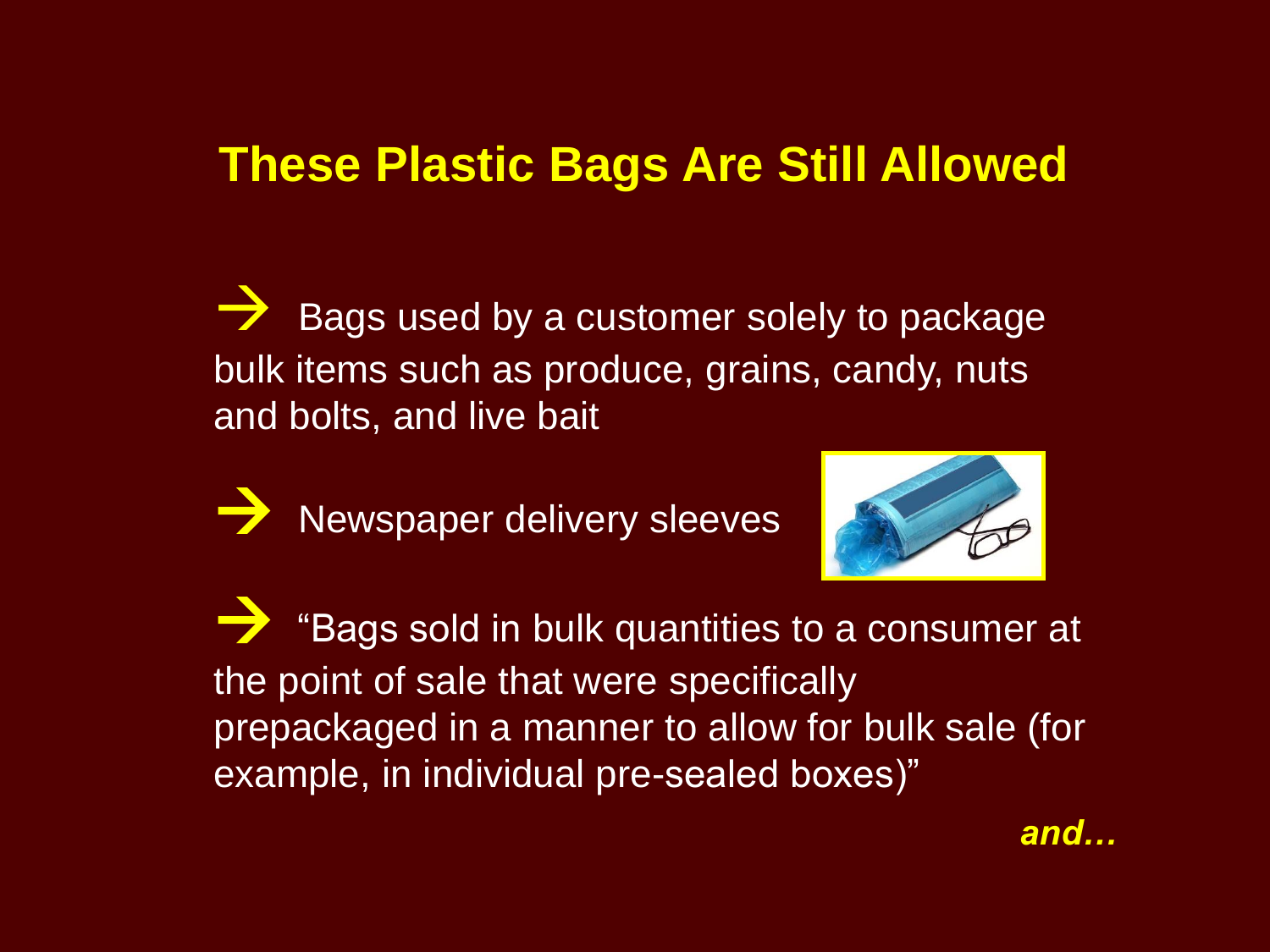## **These Plastic Bags Are Still Allowed**



Bags sold as trash bags

Bags sold as food storage bags





 Bags provided by a pharmacy to carry prescription drugs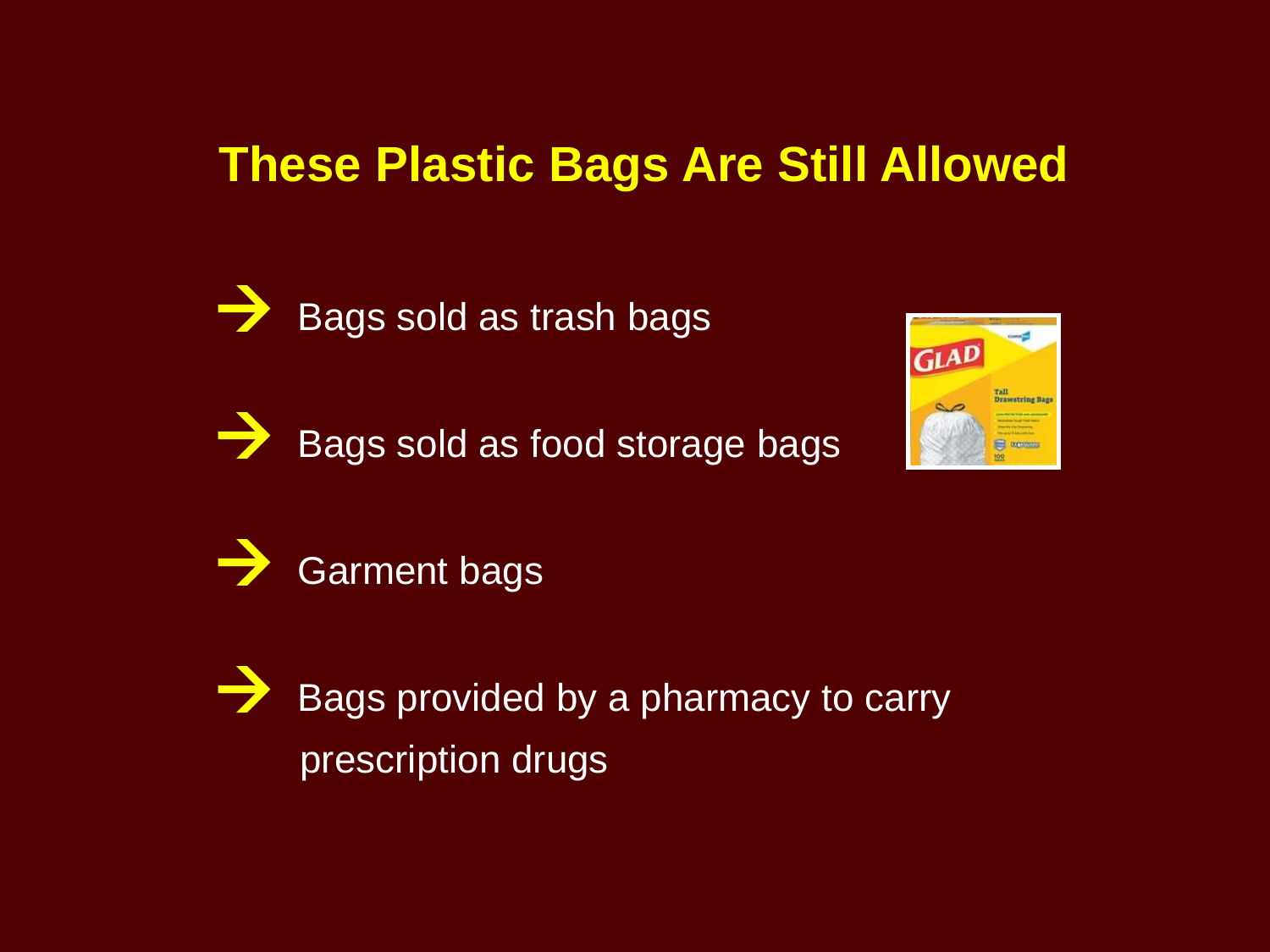

# **Paper Bag Tax in Certain Localities**

Under the law, cities and counties are allowed to "opt into" requiring stores to collect a paper bag tax of 5 cents per bag on all paper bags they give to customers. They call it a fee, but it's really a tax.

Stores in those municipalities must track, report and remit this paper bag tax revenue to the Tax Department using Schedule E, which you can access at this link:

*https://www.tax.ny.gov/pdf/current\_forms/st/st810\_13.pdf*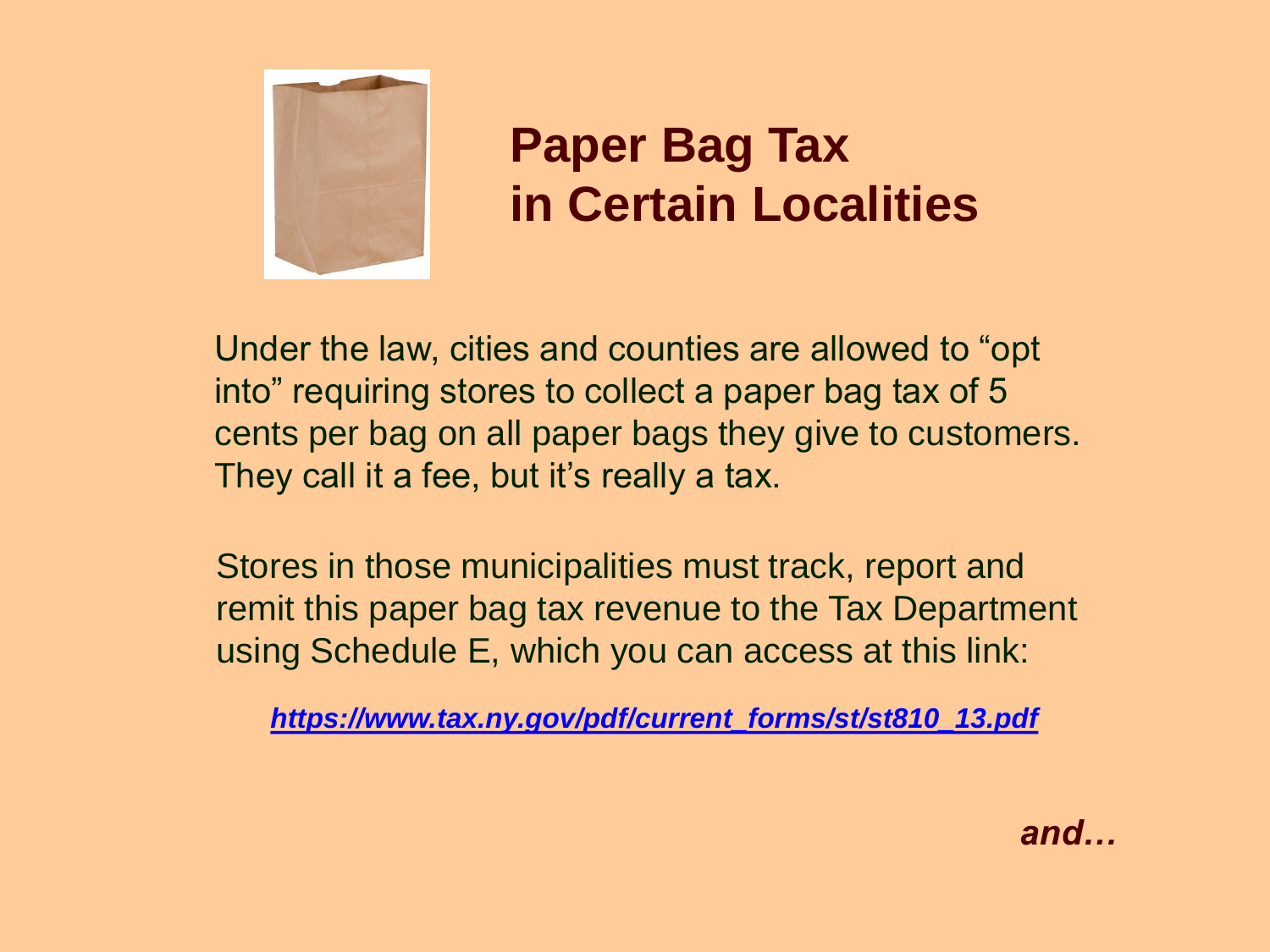

# **Paper Bag Tax in Certain Localities**

In addition to the three original localities charging the 5 cent paper bag tax (**Suffolk County, Tompkins County**, and **New York City**), two new localities followed suit effective June 1, 2020 – the **City of Troy** and the **City of White Plains**.

Meanwhile, **Albany County** has just approved a 5-cent paper bag tax to take effect December 1, 2020. The county originally enacted the tax pre-pandemic, but a technical snafu resulted in it never taking effect, and they just got around to re-doing it.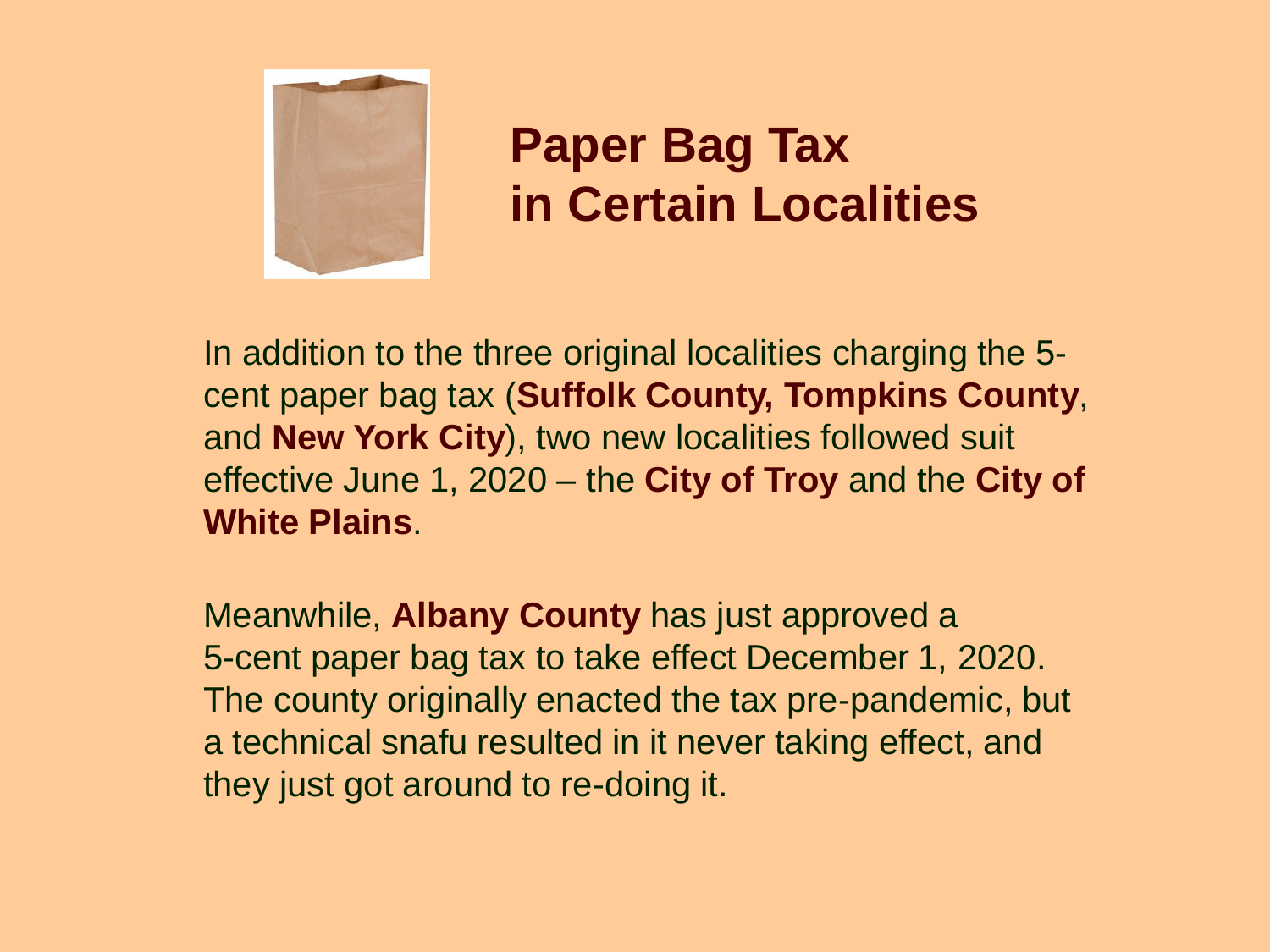# **Can I charge my own paper bag fee? Yes.**

Retailers are allowed to charge customers their own fee for paper bags if they wish – 5 cents, 10 cents, a dollar, any amount determined by the retailer, and retain the revenue.

*Retailers who do charge a fee are doing so to recoup some of the higher cost of paper bags and/or protect their limited supply of paper bags by diverting customers to reusables.*

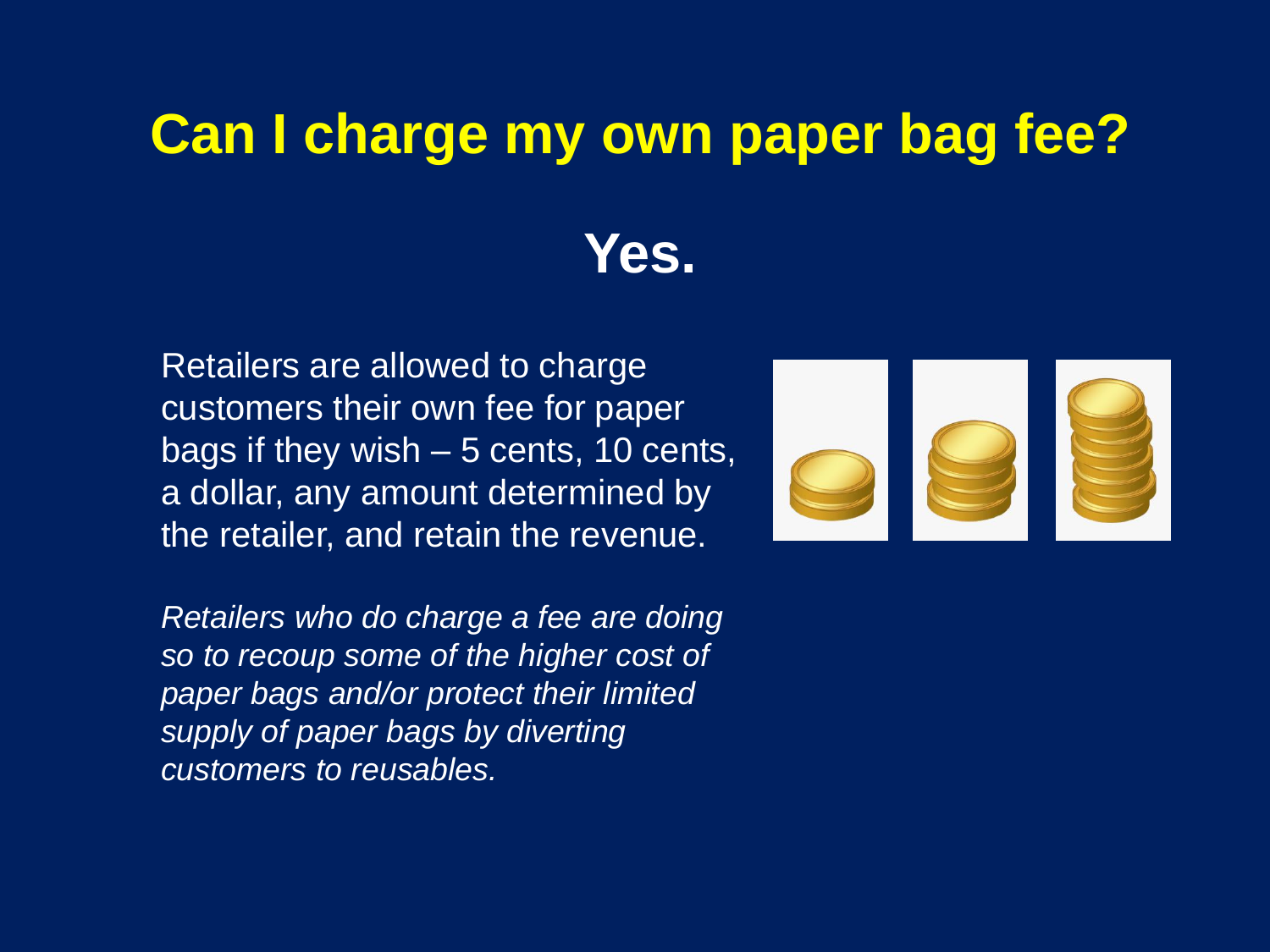# **Can I charge my own paper bag fee? Yes.**

In "opt-in" cities and counties, you are permitted to charge your own fee *on top of* the mandatory 5¢ government-imposed paper bag tax.

*\* However, that can get tricky programming your POS system to print all that on a receipt, and explaining it to customers at the counter.*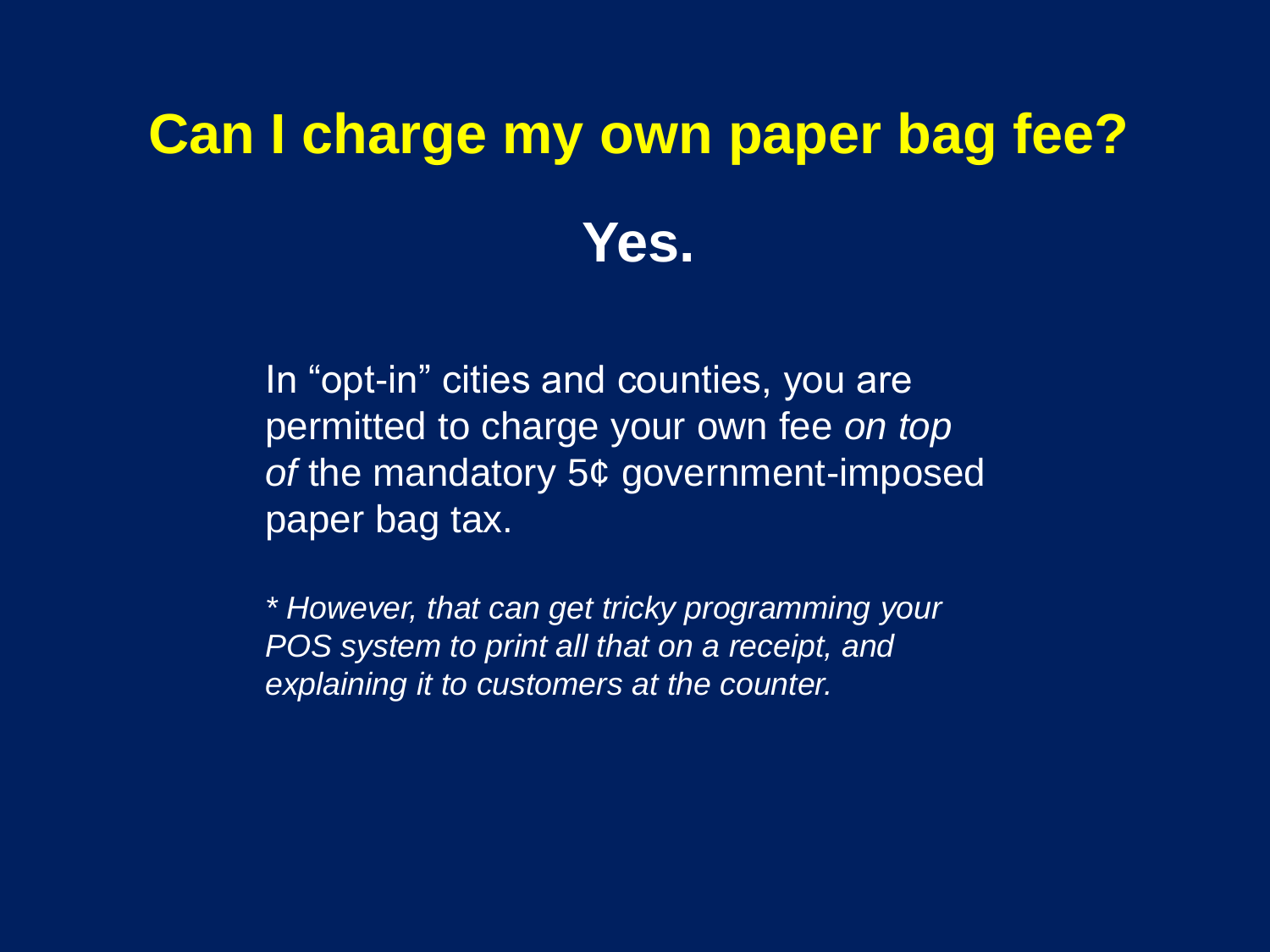# **Can I charge my own paper bag fee? Yes.**

In "opt-in" localities, the mandatory 5-cent paper bag tax is not subject to sales tax.

But where retailers elect to charge their customers a paper bag fee, the state Tax Department bulletin linked here says such fees are subject to sales tax:

**https://www.tax.ny.gov/pdf/publications/sales/pub718b.pdf**

*\* As a practical matter, an 8 or 8.5% sales tax on a 5-cent fee is less than a penny. But it could conceivably increase the total sales tax by a penny as part of a larger transaction.*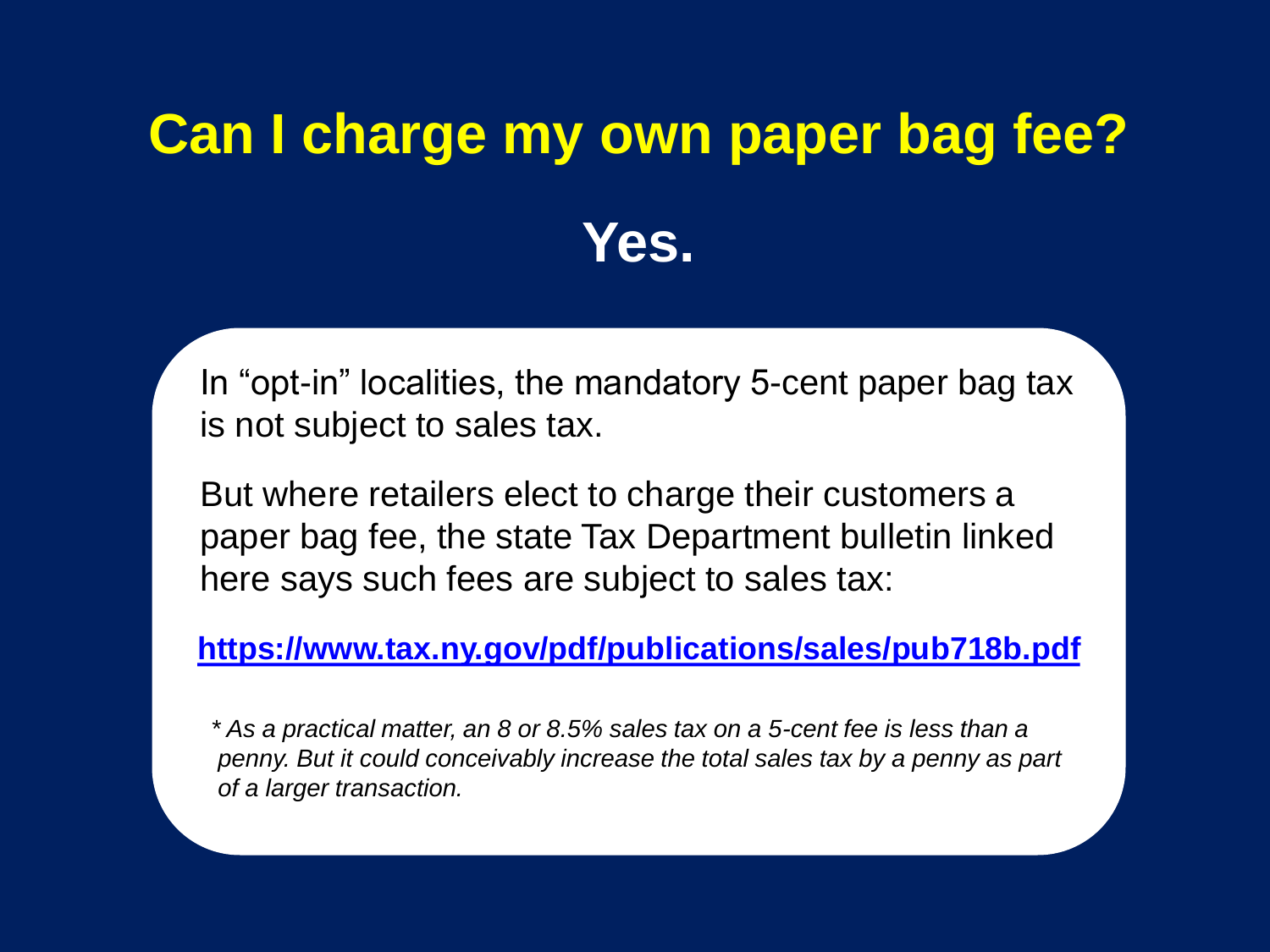# **Must I Carry Reusable Bags?**

Yes. Under the law, all stores must "make reusable bags available to customers within the store for purchase or at no charge."

If you do charge, you choose the price – 5 cents per bag, \$1.00, \$7.50, whatever.

You need to make sure your reusable bags meet the detailed DEC definition and durability standards shown on the next slide.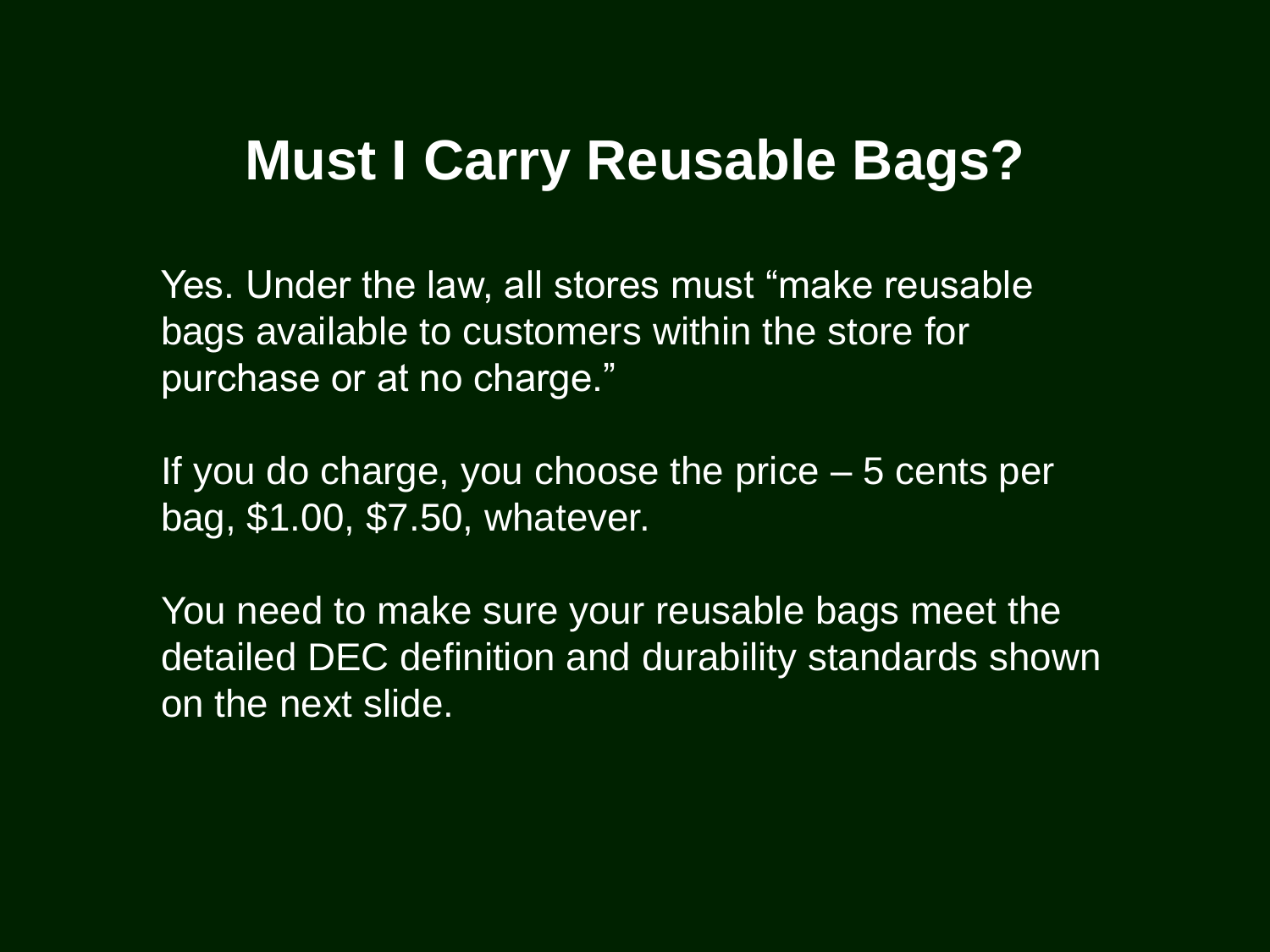# **What is a Reusable Bag?**

#### **DEC says "reusable bag" means a bag that:**

- 1) Is either "made of cloth or other machine washable fabric, or a durable, non-plastic bag with handles that is specifically designed and manufactured for multiple reuse;" *and*
- 2) Has at least one strap or handle that does not stretch and is fastened to the bag in such a manner that it allows the bag to meet the following strength and durability standards:

Minimum lifespan of 125 uses, with a use equal to the ability to carry a minimum of 22 pounds over a distance of at least 175 feet.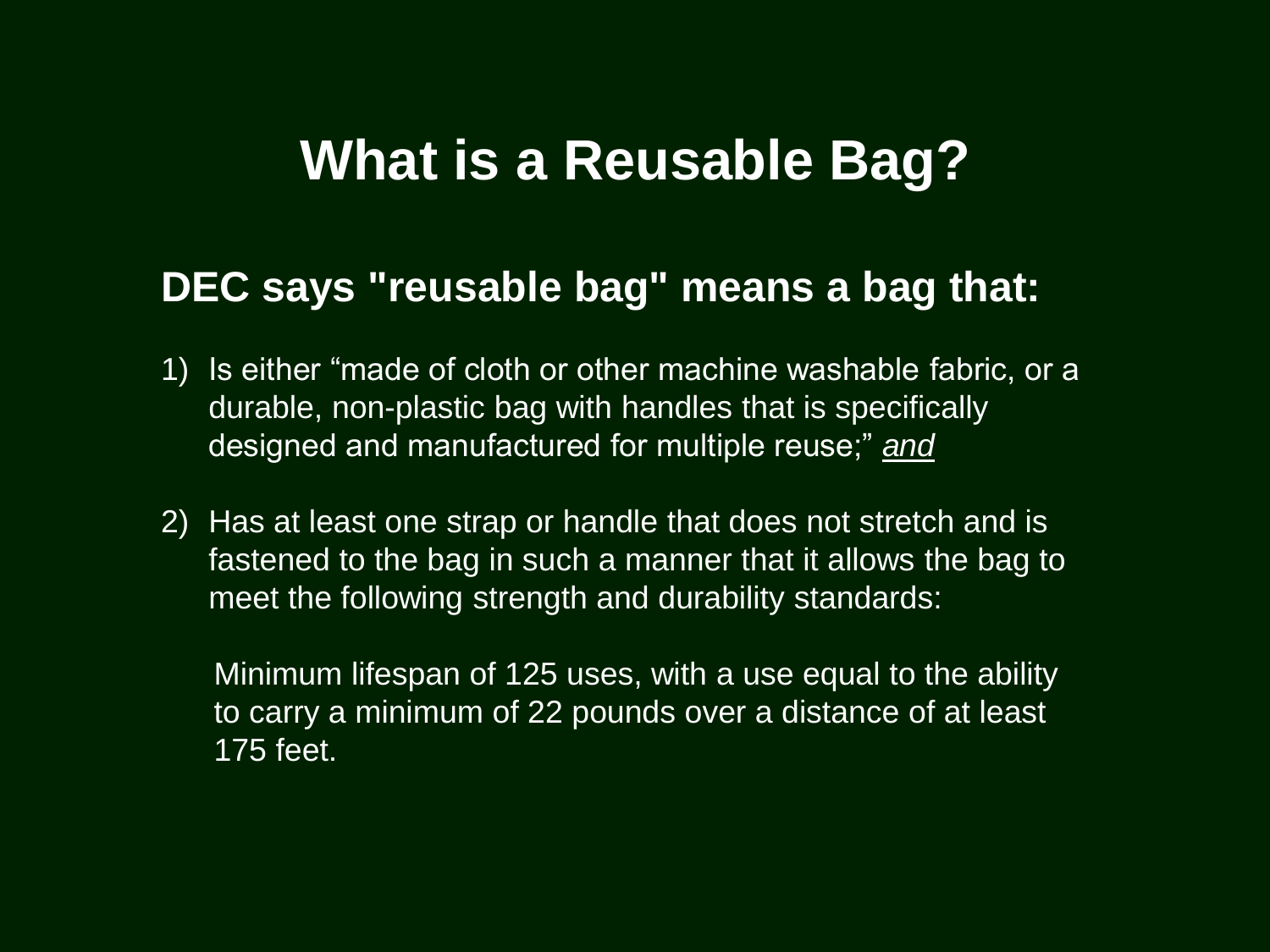## **What About SNAP & WIC Customers?**

The law says SNAP and WIC customers are exempt from paying the mandatory 5-cent tax on paper bags imposed by counties and cities that have opted in.



\* *If you voluntarily apply your own paper bag fee, you are not required to exempt SNAP and WIC customers from that fee. But you may want to do so anyway as a matter of company policy, in the interests of consistency and community relations.*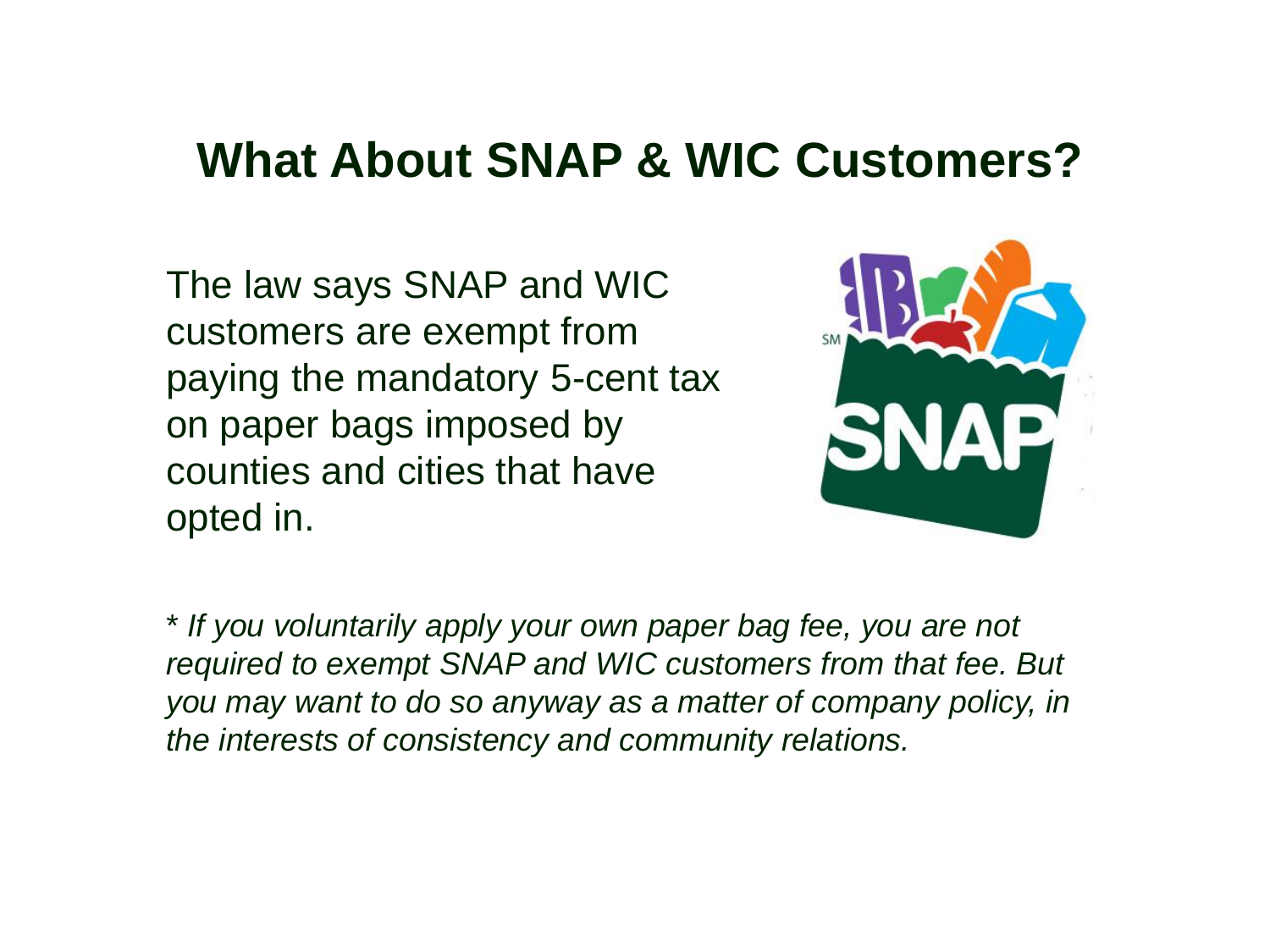#### **What if I Have Plastic Bags Left Over?**

#### **DEC says there is no grace period.**

DEC recommends any plastic bags still in stock as of October 19 "be donated to non-profit organizations, such as a local food bank or food pantry."

In other words, retail stores should not put those bags into circulation, they should give them to another entity that will put them into circulation.

If the bags cannot be donated, DEC recommends they be "responsibly recycled via film plastic recycling" by placing them in a plastic bag recycling bin at a supermarket or other larger store.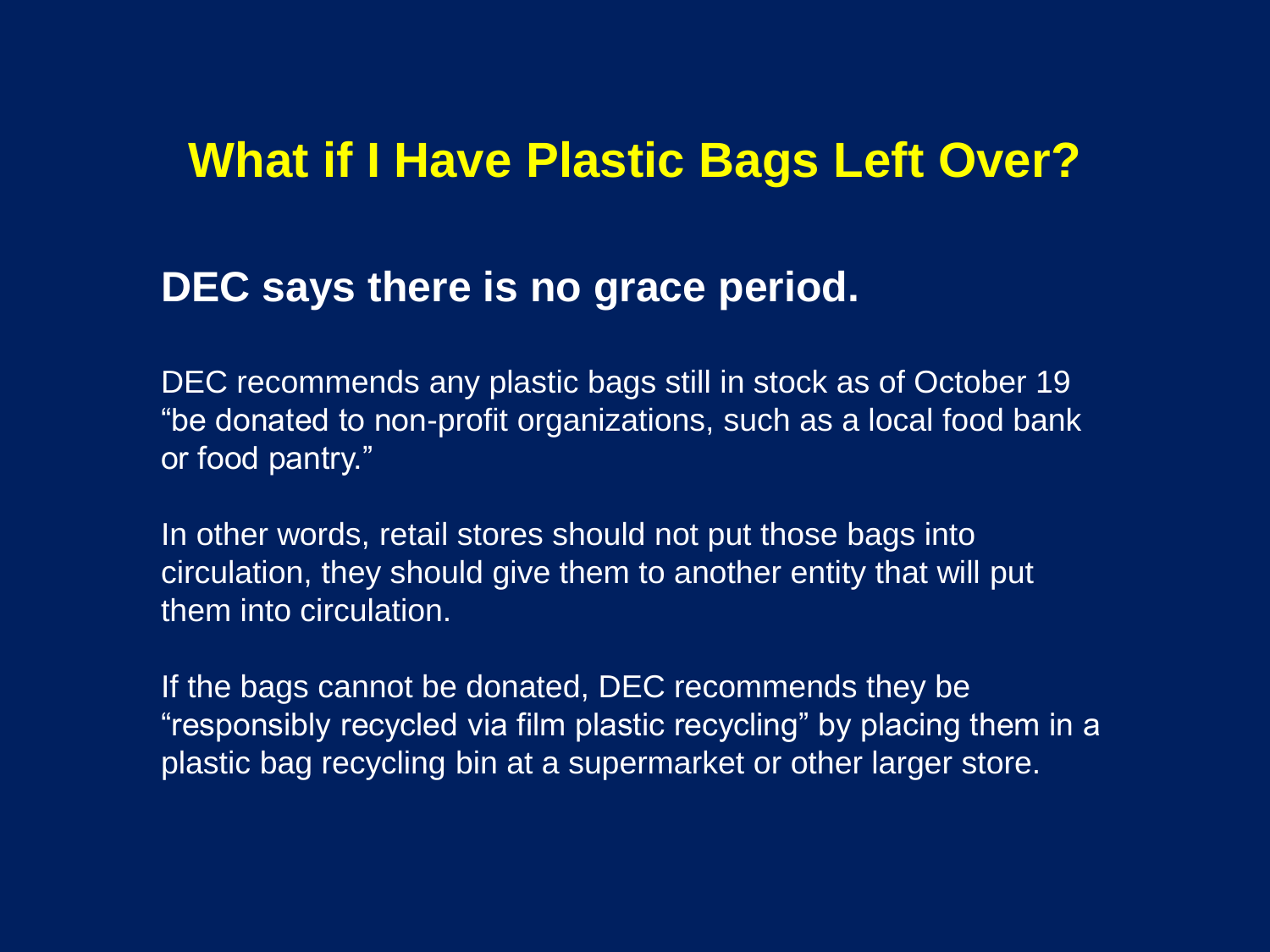## **What If a Customer Brings Their Own Bag?**

#### **That's the goal!**

If a customer brings their own bag into the store with them, they're allowed to use it – even if it's an old film plastic bag, or a flimsy reusable bag that doesn't meet the DEC durability standards.

You may not charge customers a fee to use any bag they bring with them.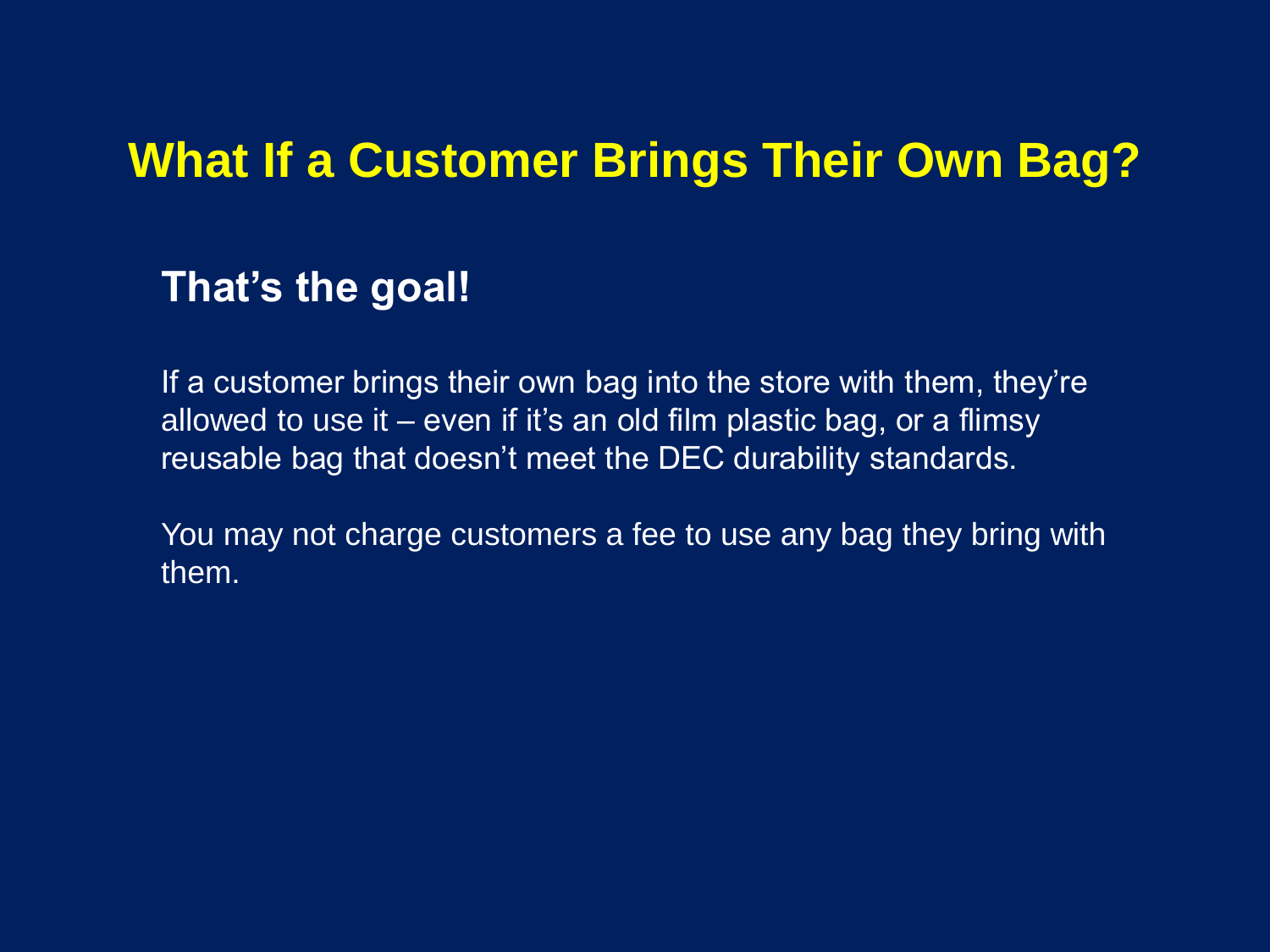

# **Where Can I Find More information?**

**The DEC has posted information for retailers on the bag waste reduction law at the link below.**

**It includes posters and social media graphics you can use to remind your customers about the new law.**

**www.dec.ny.gov/chemical/117781.html**